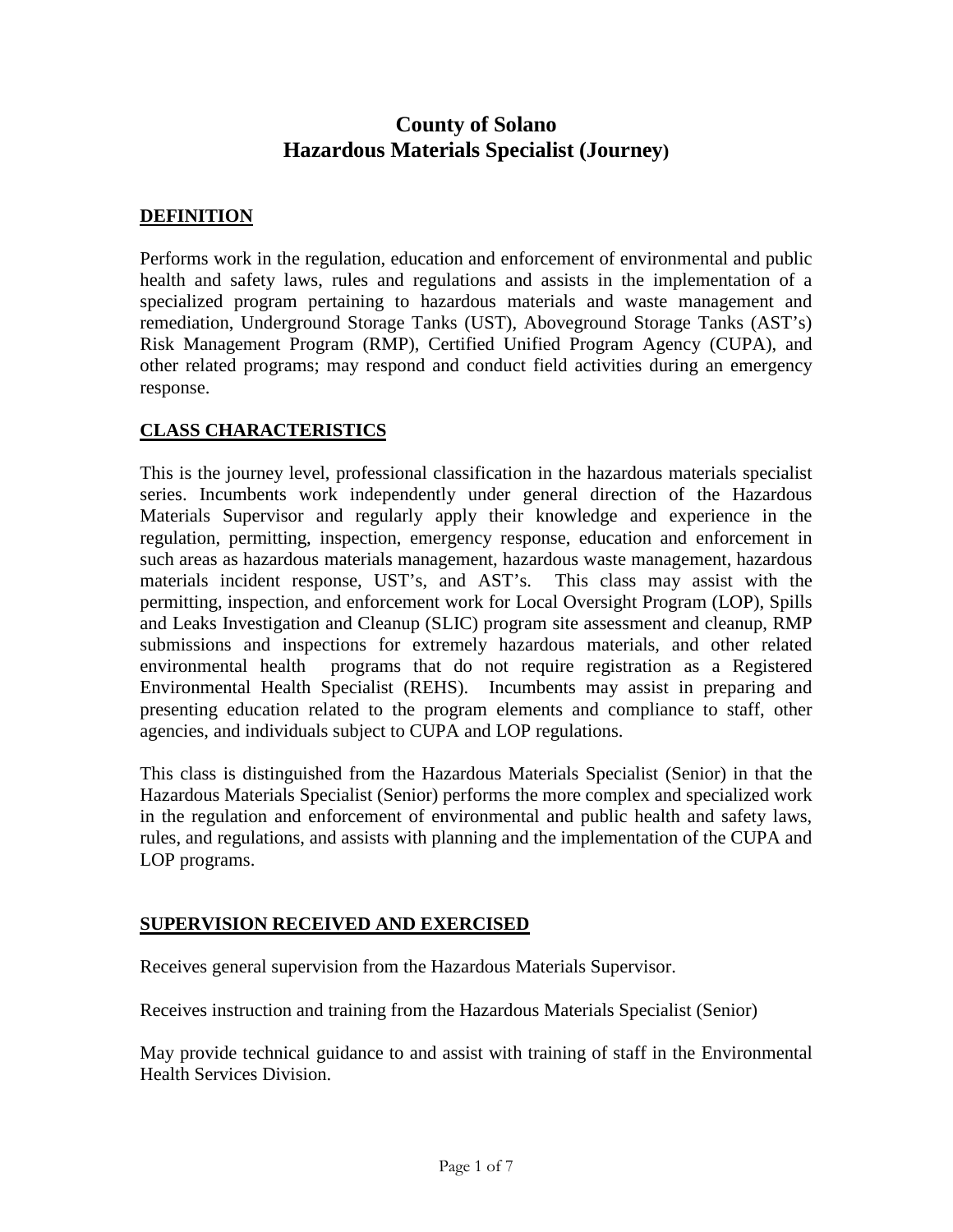**EXAMPLE OF DUTIES** -- Duties may include but are not limited to the following:

Performs legally mandated CUPA program field activities and other activities required for hazardous materials, hazardous waste, and environmental health programs including assisting with the training of others, including business owners and the public. Enforce codes by giving notices of violation and recommendations for corrective action

Review and approve business' hazardous materials emergency response plans, conduct compliance inspections of facilities, provide training to owners and operators.

Inspect hazardous waste facilities for contingency plans and employee training. Conduct compliance inspections of facilities for proper storage, disposal, treatment, handling, and records - keeping. Assist in the permitting and inspection of Tiered Treatment units. Assist in the coordination of inspections with the State Department of Toxic Substance Control (DTSC), Cal-EPA, and US-EPA as required.

Review plans and approve underground storage tank permitting for installation, operation, and closure of UST's. Inspect and evaluate training of UST operators and adequacy of UST monitoring and emergency response plans. Conduct mandated annual inspections of all UST's. Evaluate closure information and sample results to recommend appropriate follow-up by LOP or State agencies

Assists in reviewing and approving RMP documents, inspecting RMP facilities, and coordinating with State Office of Emergency Services (OES) and US-EPA for joint inspections.

Provide emergency response assistance to public safety agencies to include proper use of personal protective equipment such as self contained breathing apparatus and protective clothing. Responds to hazardous materials, radiological, biological, and terrorist incidents and assists in conducting analysis of unknown substances to determine their possible affect on human health and safety and to the environment. Maintain proficiency with technical equipment used to monitor and detect hazardous materials/waste.

Inspects Spill Control and Countermeasure Plans (SPCC) and facilities to ensure proper planning, preparation, training, and response to incidents involving petroleum products stored in aboveground tanks.

May assist with the review and evaluation of site assessment, mitigation and remediation of hazardous waste/materials contamination sites and long term site mitigation projects.

Assists with community relations activities as assigned and may attend restoration advisory group meetings.

Analyzes, reviews, evaluates and approves engineering and construction plans, specifications, technical reports and blueprints for compliance with environmental health/hazardous materials issues.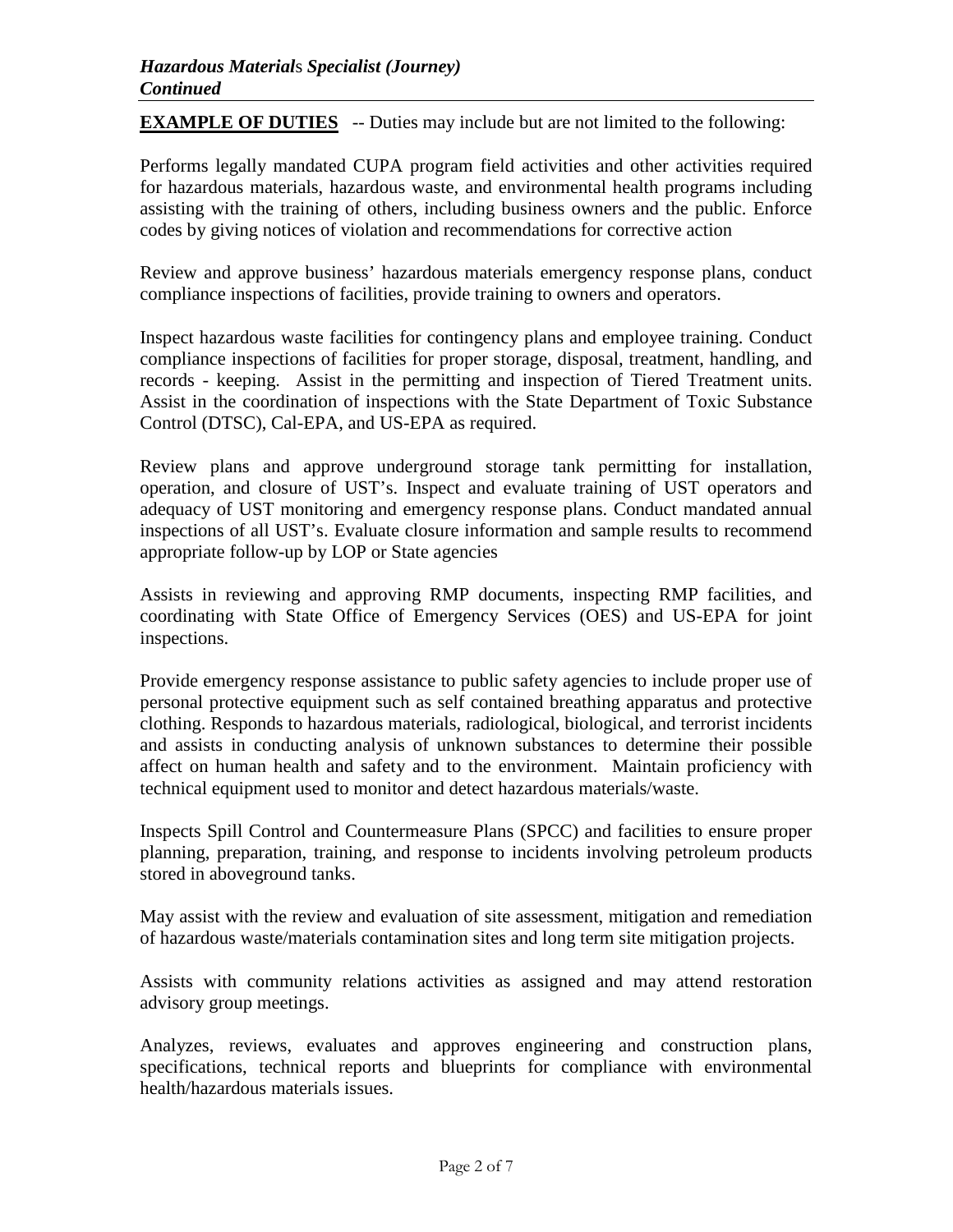Assists in coordination with Federal, State, local agencies, and special districts to protect public health and assist in the proper management of hazardous materials and hazardous wastes; informs interested parties of recent developments in program responsibilities.

May assist with the preparation, research, coordination and presentation of training programs to staff, the public, other agencies or interested parties regarding CUPA and LOP regulations; may assist with training of Environmental Health Division staff.

Assists in coordination with Federal, State, local agencies, and special districts to protect public health and assist in the proper management of hazardous materials and hazardous wastes.

Provides information and consultations concerning hazardous materials and hazardous wastes management requirements to the public; provides written reports, letters and other correspondence

Prioritizes field assignments; has continuing responsibility to assure field work is accomplished properly and on time; recommends solutions for operational problems to supervisor.

Assist in the preparation of enforcement actions through the District Attorney or by the Administrative Enforcement Order process for CUPA programs.

Maintains professional knowledge in applicable areas and keeps abreast of changes in job related rules, statutes, laws, and regulations; reads and interprets professional literature, attends training programs, workshops, and seminars as appropriate.

Performs related administrative tasks; prepares and writes required reports; obtains required training.

Provides information for the preparation of billing statements and collects fees in specialized circumstances

Inspects construction sites of borings, monitoring wells, and monitoring well destruction through the finished phase.

Investigates complaints filed by the public involving hazardous materials/ hazardous wastes. Use appropriate investigation techniques in response to complaints, including performing surveys and interviews, and coordination with other departments or agencies.

Collects samples of hazardous materials/hazardous wastes, soils, water, and other materials for laboratory analysis; interpret results.

## **KNOWLEDGE OF:**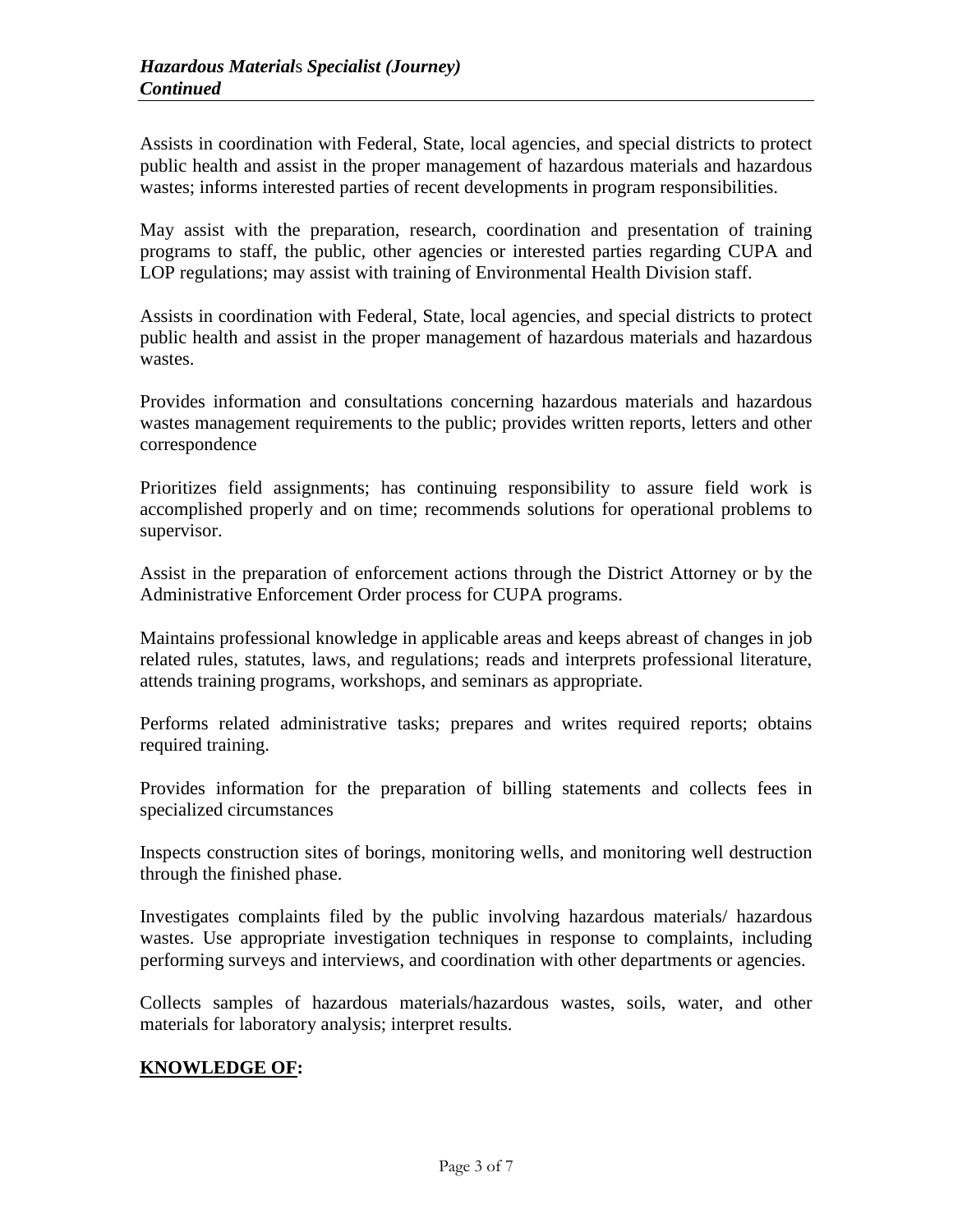Federal, State and local laws, and regulations governing the management of hazardous materials/wastes; underground and aboveground storage tanks; emergency response procedures for hazardous materials/waste incidents

Principles, practices and techniques of hazardous materials inspections, investigations, and enforcement including sampling methodology and technology.

Basic environmental sampling techniques and standards.

Basic principles of chemical, biological, physical, and environmental sciences that may include toxicology, organic chemistry, geology, hydrology, physics, and engineering.

Practices followed in generating, transporting, and disposing of hazardous wastes.

Knowledge of Title 8 requirements for hazardous materials and hazardous waste personal protective standards.

Basic knowledge of enforcement tools and techniques, including case referrals to the District Attorney and the Administrative Enforcement Order process.

## **SKILLS TO:**

Operate and interpret results of technical monitoring and sampling equipment, such as, HazCat chemical classifier kit, photo ionizing detector, combustible gas meter, colorimetric air sampling tubes, Global Positioning System (GPS), chemical concentration test strips, chemical concentration test kits, digital cameras, Coliwasa sampling tubes, bailers, and related tools.

Operate office equipment including a personal computer, telephone, voice mail system, copy and fax machines and printers.

Drive a motor vehicle

#### **ABILITY TO:**

Work independently with general direction.

Identify hazards and recommend corrective actions.

Establish and maintain an effective working relationship with staff, other departments, the general public and others contacted in the course of work: demonstrated tact, diplomacy, and patience.

Communicate scientific, technical and procedural information clearly and effectively both verbally and in writing with all levels of employees and the general public; speak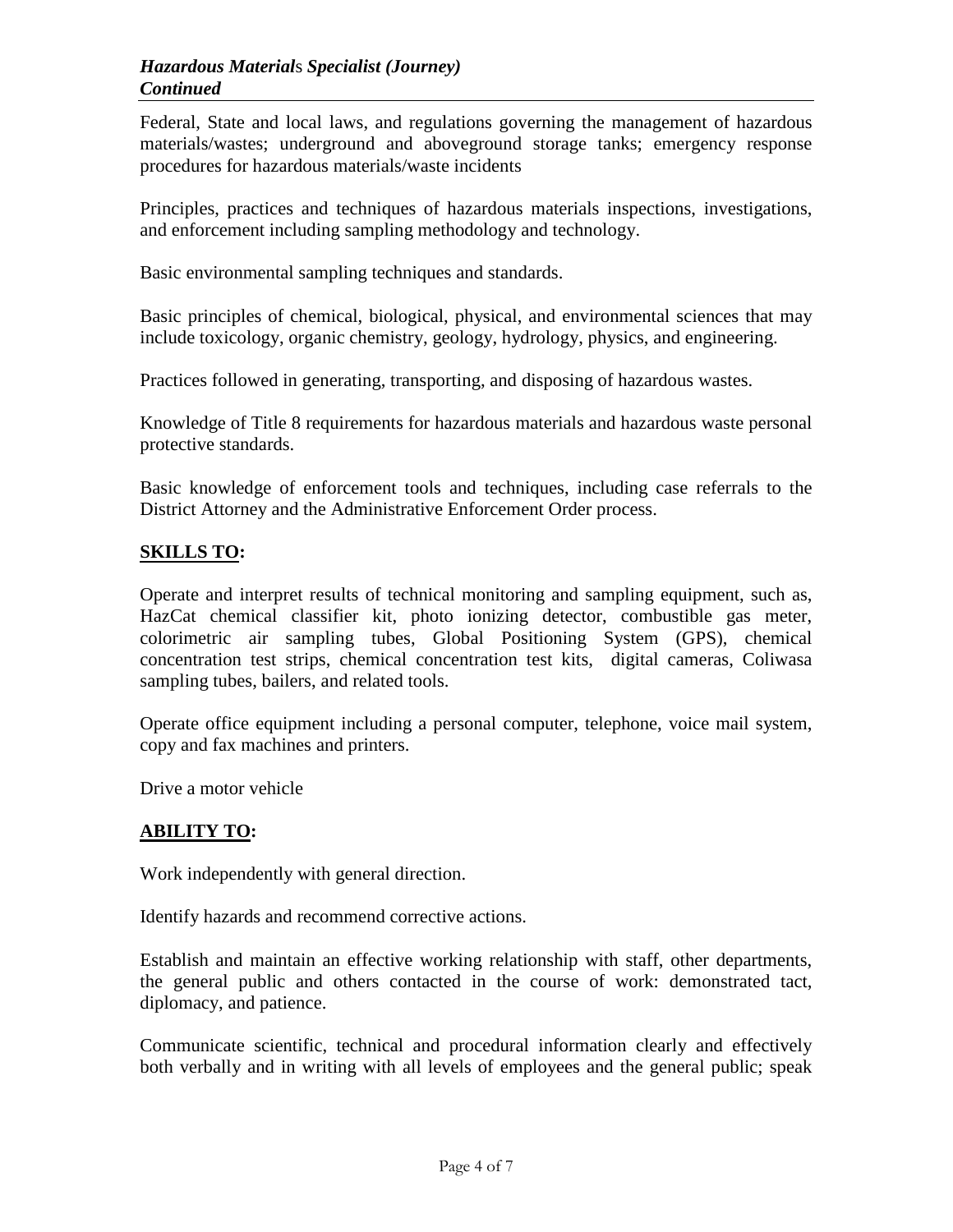effectively before large formal and informal groups; prepare and present clear and concise narrative reports.

Evaluate conditions and situations that may indicate violations of the California Health and Safety Code and associated regulations and respond accordingly.

Read, interpret, and apply laws and regulations regarding the management of hazardous materials and hazardous wastes.

Read and interpret plans and specifications accurately and compare them with actual construction in progress. Interpret engineering drawings and blueprint specifications and cuts sheets for compliance with Hazardous Materials/Environmental Health and Safety requirements.

Maintain records and prepare, clear, concise and complete inspection reports; write other documents that general correspondence and technical reports.

Operate, troubleshoot and calibrate technical instrumentation.

Collect samples for laboratory analysis and interpret the results

Prioritize and coordinate assignments, duties, and projects; solve problems independently; negotiate solutions.

Work in various environmental conditions including inclimate weather, remote locations, and under stressful emergency conditions

## **EXPERIENCE AND EDUCATION/TRAINING**

#### **EXPERIENCE:**

Two years of experience in Hazardous Materials/Hazardous Waste Management or Environmental Health and Safety regulation and enforcement.

#### **EDUCATION/TRAINING:**

Must meet the educational requirements of Title 27, CCR, Section  $15260(a)(3)(A)(ii)$ which requires a Bachelors degree from an accredited four-year college or university with major course work in biology, microbiology, chemistry, chemical engineering, physics, physical science, environmental science, geology or soil science, environmental health, environmental or sanitary engineering, toxicology, industrial hygiene, hazardous materials management, fire science, or fire technology.

#### **SPECIAL REQUIREMENTS**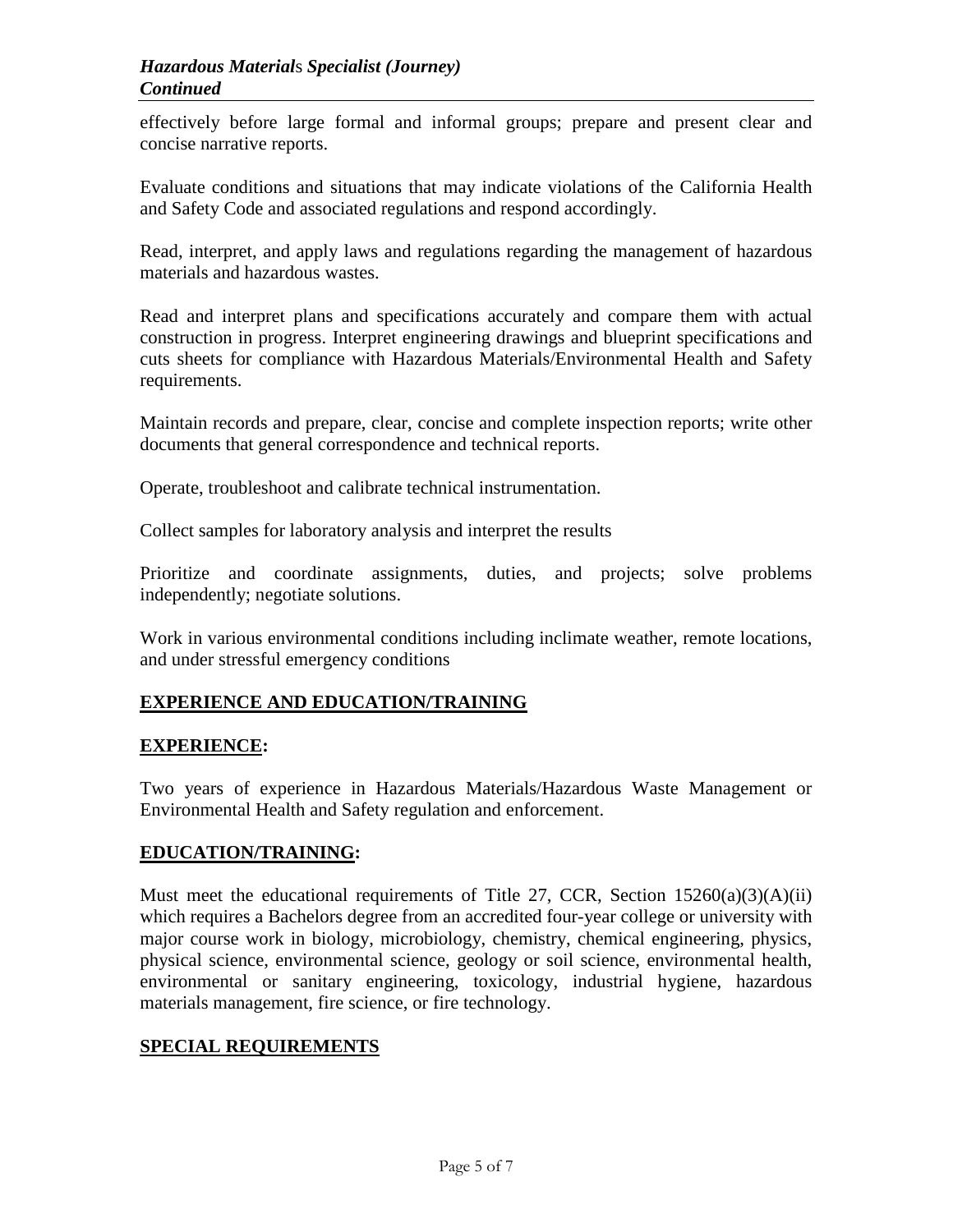Must meet the requirements of Section 15260 (d)(3)(B) of Title 27 of the California Code of Regulations, which requires a minimum of 100 hours of training or experience in regulatory enforcement techniques within the probationary period.

Must obtain required health and safety training as per Title 8, California Code of Regulations, Section 5192, during the probationary period.

Must be certified or obtain and provide proof of certification as an Underground Storage Tank (UST) Inspector from the International Code Council UST Inspector Certification test within six months from the date of hire.

Possession of or ability to obtain a valid Class C California driver's license is required

May be required to work weekends, holidays, and after hours including stand-by and oncall.

Must pass a physical exam as condition of hire. May be required to establish a baseline and submit to an annual physical for hazardous materials response, including a spirometry test.

Candidates will need to successfully pass a post-offer drug screening test prior to employment.

## **SUPPLEMENTAL INFORMATION**

Independent travel is required

Incumbents may be required to wear protective clothing and breathing apparatus where appropriate.

The class of Hazardous Material Specialist (Journey) is eligible to be flexibly staffed to Hazardous Material Specialist (Senior) after 12 months if incumbents are able to demonstrate the necessary knowledge, skills, and abilities required without further examination upon approval and discretion of the Director of Human Resources.

## **ADA COMPLIANCE**

**PHYSICAL ABILITY:** Tasks require the ability to exert moderate, though not constant, physical effort, typically involving some combination of climbing, and balancing stooping, kneeling, crouching, crawling, sitting, standing, and that may involve some lifting, carrying, pushing and /or pulling of objects and materials of moderate weight (20- 40 pounds). Incumbents must be able to lift a self contained breathing apparatus weighing 35 pounds.